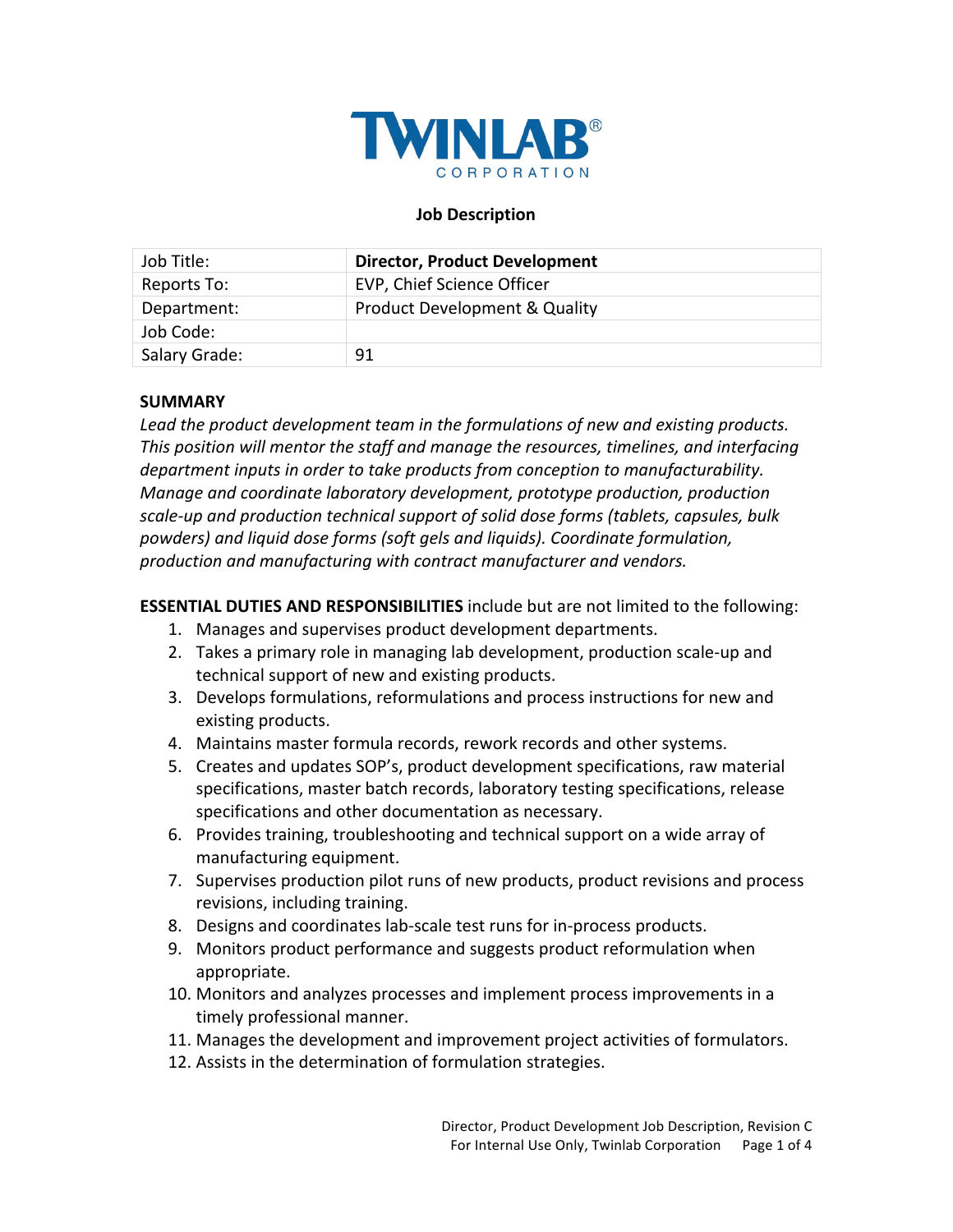- 13. Negotiate or direct negotiation of technical content responsive to development profiles.
- 14. Engage with Marketing, Sales, Operations, Finance and other departments to generate development profiles and operating schedules.
- 15. Assess new technologies and materials for utility in product development.
- 16. Determines/qualifies material and component sources for development, improvement, and maintenance projects.

## **QUALIFICATIONS**

To perform this job successfully, an individual must be able to perform each essential duty satisfactorily. The requirements listed below are representative of the knowledge, skill, and/or ability required.

# **EDUCATION and/or EXPERIENCE**

- B.S. Degree in a field related to chemistry, physics, or biology a must.
- Masters' degree preferred
- 5 to 7 years of product development laboratory experience with dietary supplements
- Additionally, 2 to 3 years of supervisory or department management experience

# **CULTURAL SKILLS**

- Demonstrable knowledge, passion and commitment to product development
- Ability to collaborate and achieve set outcomes within multi-departmental projects
- Ability to be flexible with changing priorities when necessary, but communicate outcomes of proposed changes
- Ability to both lead and influence
- Strong mentoring and collaboration skills
- Ability to see both the overall vision and work in the details
- Strong sense of accountability and commitment to timelines

# **LANGUAGE SKILLS**

- Good command of the English language in reading, writing, speaking and comprehending.
- Must have legible handwriting and the ability to communicate clearly.

# **MATHEMATICAL SKILLS**

- Ability to add, subtract, multiply and divide in all units of measure, using whole numbers, common fractions, simple algebra and decimals.
- Ability to solve equations.
- Ability to compute rate, ratio, and percent and to draw and interpret bar graphs.

#### **REASONING ABILITIES**

Ability to solve practical problems and deal with a variety of variables in situations where limited standardization exists.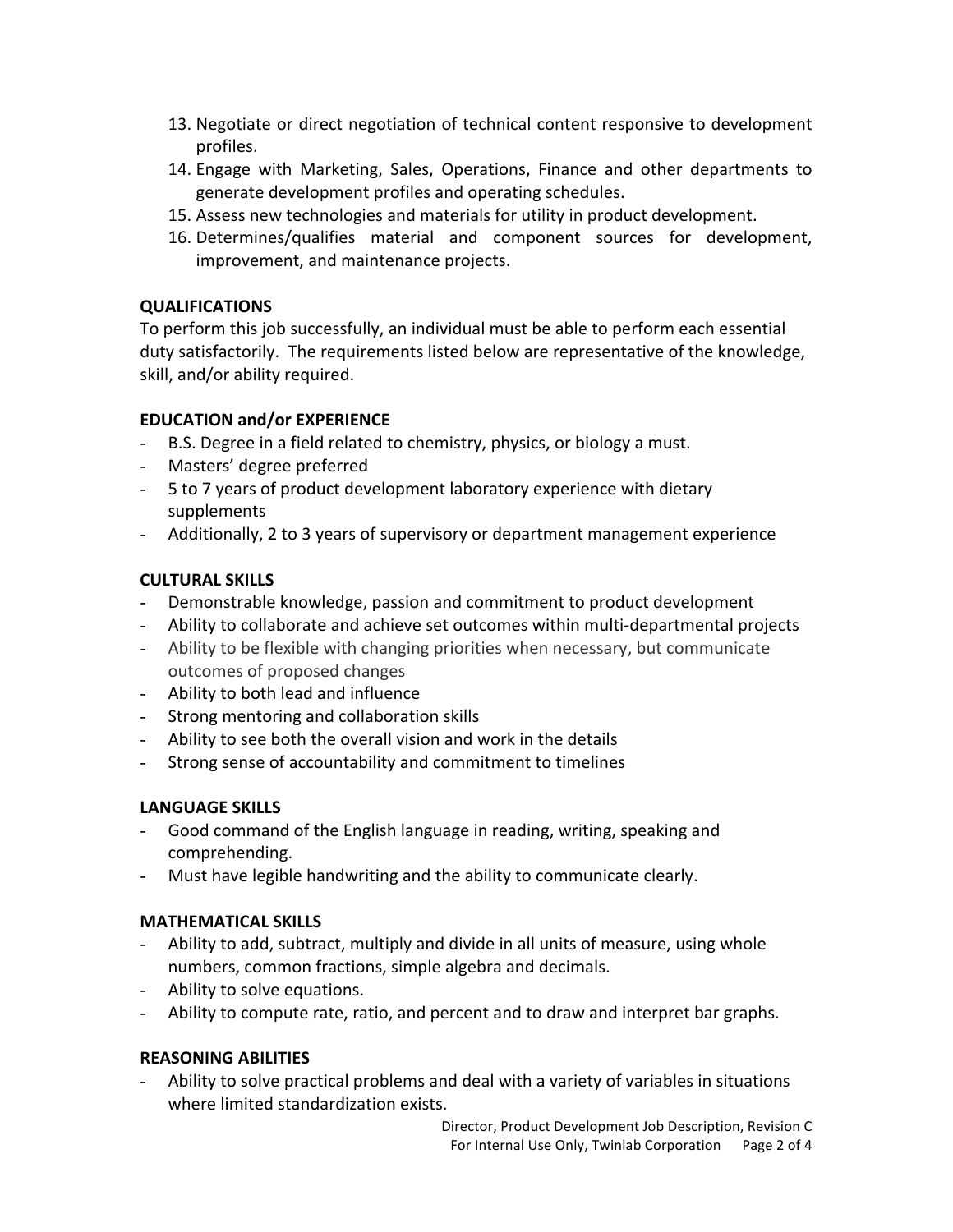- Ability to interpret a variety of instructions furnished in written, oral, diagram, or schedule form.

## **OTHER SKILLS AND ABILITIES**

- Familiarity with nutritional labeling and knowledge of dietary supplements is essential.
- Must be familiar with the development and production of solid dose forms including but not limited to tablets, capsules, bulk powders and liquids.
- Must be familiar with a wide range of mixing, tableting, encapsulation, coating and milling equipment.
- Must be able to perform physical raw material analyses including but not limited to particle size, moisture content (LOD), bulk density, tapped density, flow and compression.
- Must be able to perform solid dose testing including but not limited to disintegration, hardness, friability and dissolution.
- Must have good organizational, record keeping and communication skills.
- Must have knowledge of computers and software programs such as Microsoft Windows Office Suite, Access, and Microsoft Project.
- Must have the ability to present information to groups or customers, government agencies, or management in a clear concise and professional manner.

## **PHYSICAL DEMANDS**

- While performing the duties of this job, the employee is regularly required to stand; use hands or fingers to handle or feel or reach.
- May be required to walk and stoop, kneel, or crouch, talk or hear.
- Occasionally required to sit, climb.
- The employee must frequently lift and/or move up to 10 pounds and occasionally lift and/or move up to 30 pounds.
- Specific vision abilities required by this job include close vision, depth perception, and ability to adjust focus.

#### **WORK ENVIRONMENT**

- The work environment described here is representative of those an employee encounters while performing the essential functions of this job.
- Reasonable accommodations may be made to enable individuals with disabilities to perform these functions.
- The noise level in the work environment is usually quiet.

| <b>Approvals</b> | Signature                            | Date |
|------------------|--------------------------------------|------|
| Title:           | Chief Science Officer/Greg Grochoski |      |
| Human Resources: | Director, Human Resources/Linda Yost |      |